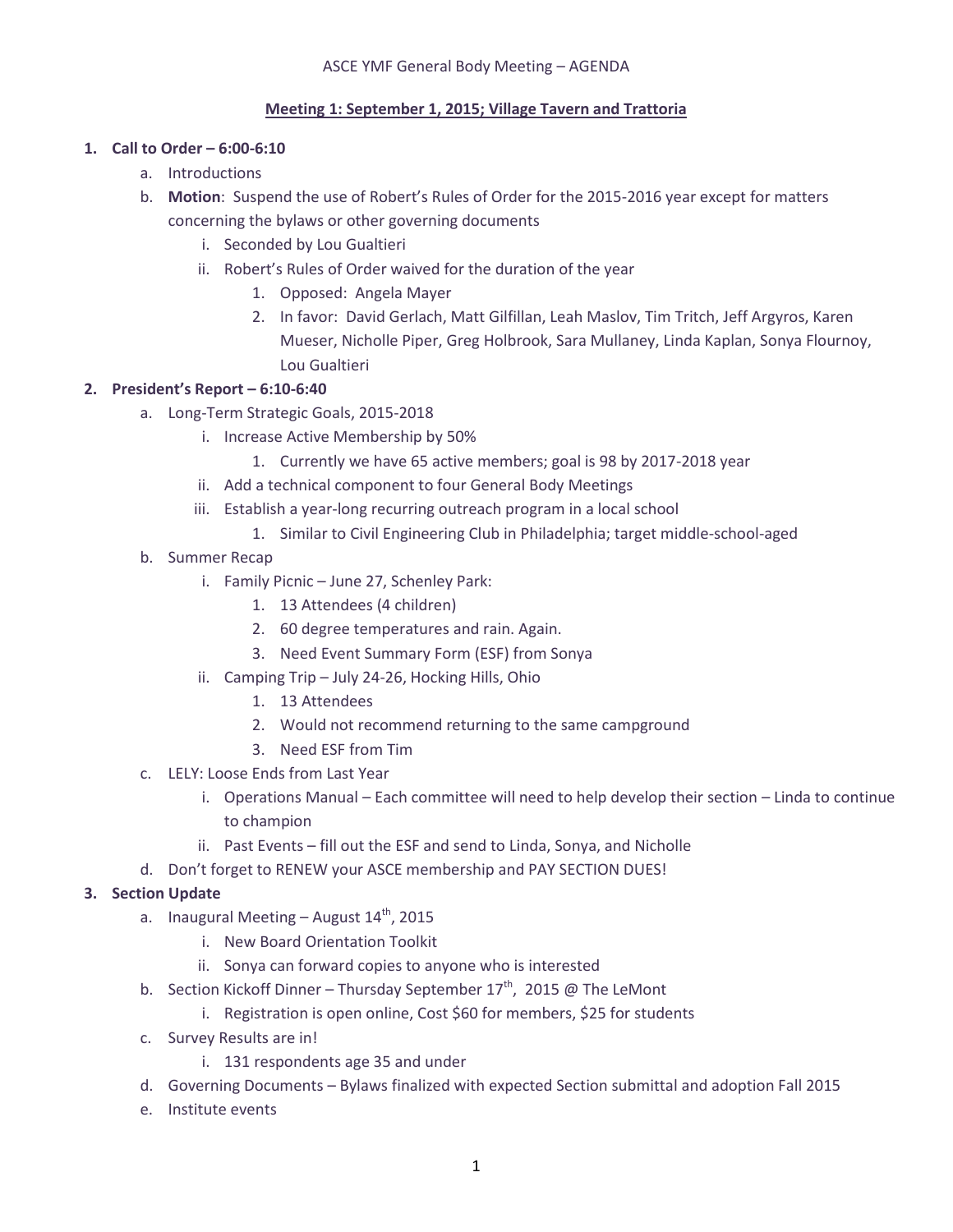#### ASCE YMF General Body Meeting – AGENDA

- i. Geo-Institute Investigation and Treatment of a "Swallvette" | Sinkhole Remediation at the National Corvette Museum - September 24<sup>th</sup>
- ii.  $SEI Steel$  Day Tours September 25<sup>th</sup>
	- i. Tour of Sippel Fab Shop, Ambridge, PA 10:30 am
	- ii. Tour of SkyVue project site, Oakland, Pittsburgh, PA 1:45 pm
- b. Check the blog! [www.asce-pgh.org](http://www.asce-pgh.org/) News & Events Blog

# **4. Past President's Report – 6:40-6:50**

- a. CANstruction
	- i. Pushed to the spring (due to the chair's wedding this fall)
	- ii. Plan to partner with Carpenters again
	- iii. Fundraising will be later in the year
- b. ACE Mentoring
	- i. No career fair kick-off this year. Career fair will be held partway through the program instead.
	- ii. Look for updates this winter.
- c. Annual report
	- i. Due sometime in November. Event Summary Forms needed! You will be harassed!

#### **5. President Elect's Report – 6:50-6:55**

- a. Blog articles needed
	- i. Attending 2015 Younger Member Leadership Symposium, Sept 19-20, 2015 with Jeff. A.
- b. "Just happy to be here"

#### **6. Treasurer's Report – 6:55-7:00**

- a. Current YMF Balance: \$4690.54
	- i. Outstanding Items:
		- 1. \$880 for Pirates Tickets
		- 2. \$48.83 for Family Picnic
	- ii. Balance one year ago: \$4621.00
- b. Current ERYMC Balance: \$1500.00
	- i. Outstanding items:
		- 1. Deposit to LeMont (amount unknown at this time)
		- 2. Deposit amount from sponsors

## **7. Secretary's Report – 7:00-7:10**

- a. Emails Open rate and trends
- b. Ideas for new meeting locations
- c. Frequency of YMF emails? weekly/biweekly/etc.
	- i. Section transitioning to biweekly e-mails

#### **8. ERYMC 2016, Pittsburgh, February 12-13, 2016 – 7:10-7:45**

- a. Friday Night Social
	- i. Committee Chair Bill Confair
	- ii. Jerome Bettis' Grille 36
		- 1. Contract is signed, details to be worked out after registrations for ERYMC
	- iii. Sponsored by the University of Pittsburgh
	- iv. Activities?
		- 1. Photo booth
		- 2. Trivia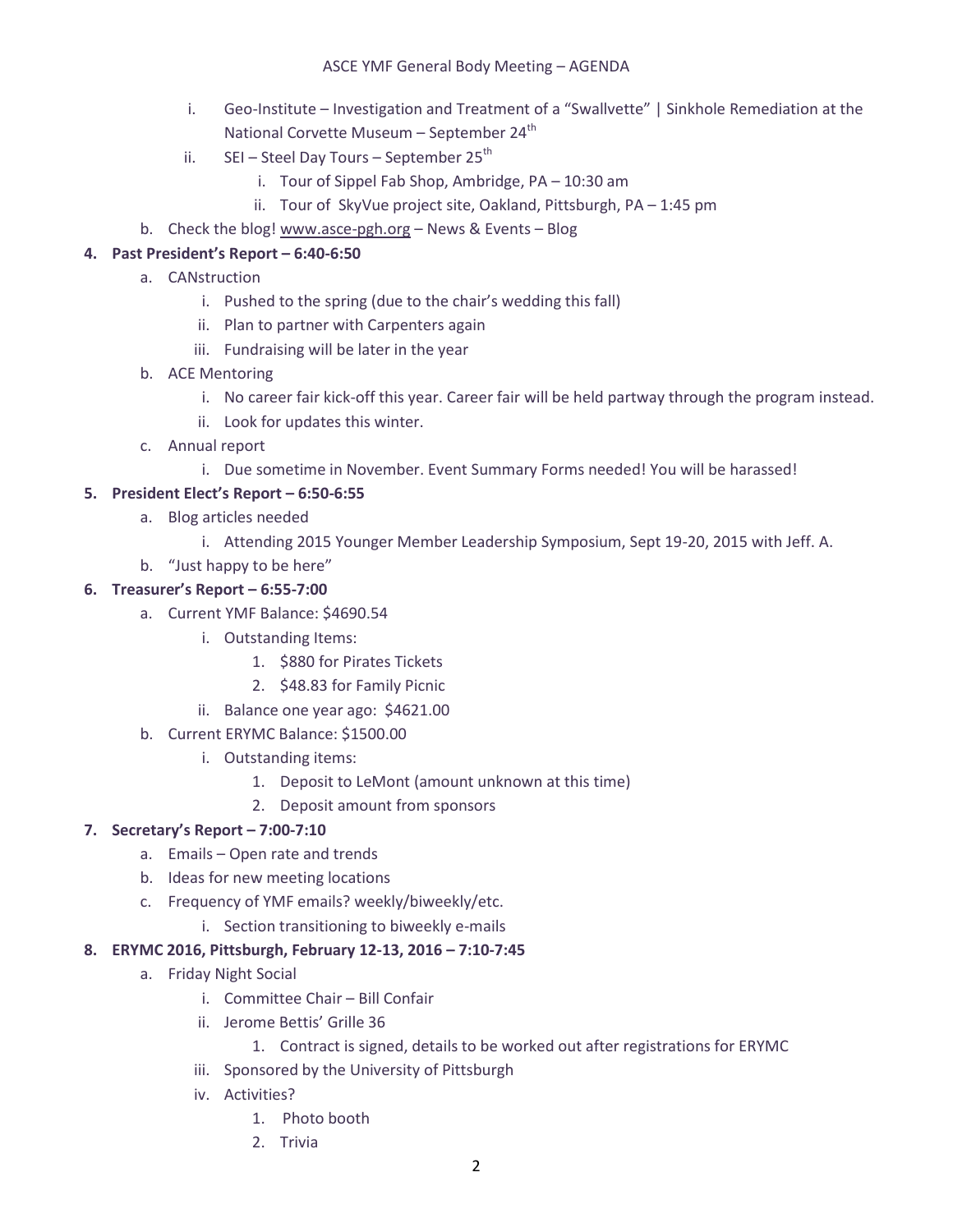- b. Saturday Awards Dinner
	- i. Committee Chair Lauren Dziagwa
	- ii. Location: The LeMont
		- 1. Contract is signed, deposit to be sent, details to be finalized after registrations for ERYMC
		- 2. Transportation to/from event TBD
			- We will be transporting 100-150 people
			- Idea to incorporate Duquesne Incline into transportation if possible
	- iii. Fundraising
		- 1. Committee Chair Scott Duda
		- 2. Total Raised to Date: \$8,500
			- 6 Platinum Sponsors, 3 Silver, 4 Bronze
		- 3. Still looking for sponsors
	- iv. Open Positions
		- 1. Awards Committee Chair Position needs to be filled ASAP
		- 2. Outreach/Community Service Champion
			- ASCE National will be presenting an Outreach Training seminar prior to the conference on Thursday, February  $11^{\text{th}}$ .
			- Miami ERYMC paired outreach training with an outreach event. Do we want to do this?
				- Leanne is interested in championing the event

## **9. Committee Reports – 7:45-8:30**

- a. Social:
	- i. Oktoberfest Ideas?
		- 1. Beer Market
		- 2. Sharp Edge
		- 3. East End Brewery
		- 4. Arsenal Cider House
	- ii. Co-Chair is needed
- b. Sports:
	- i. Pirates Outing & Tailgate Friday October  $2^{nd}$ , 2015
		- 1. 40 Tickets are now available on the website for \$27 each.
		- 2. Need volunteers for setup/food prep/parking
- c. Technical/Employment:
	- i. Chair needed
	- ii. Goal to schedule a talk in conjunction with the October Meeting
	- iii. Angela's/Sonya's LDI talk?
- d. Outreach:
	- i. New Co-Chair: Sylvia Sun
	- ii. Any School Contacts send to [asce.pgh.outreach@gmail.com](mailto:asce.pgh.outreach@gmail.com)
- e. Community Service / Team Building
	- i. Community Engineering Corps Angela to discuss
	- ii. Future ideas: KOK, Kaboom playground, team with EWB
	- iii. Chair needed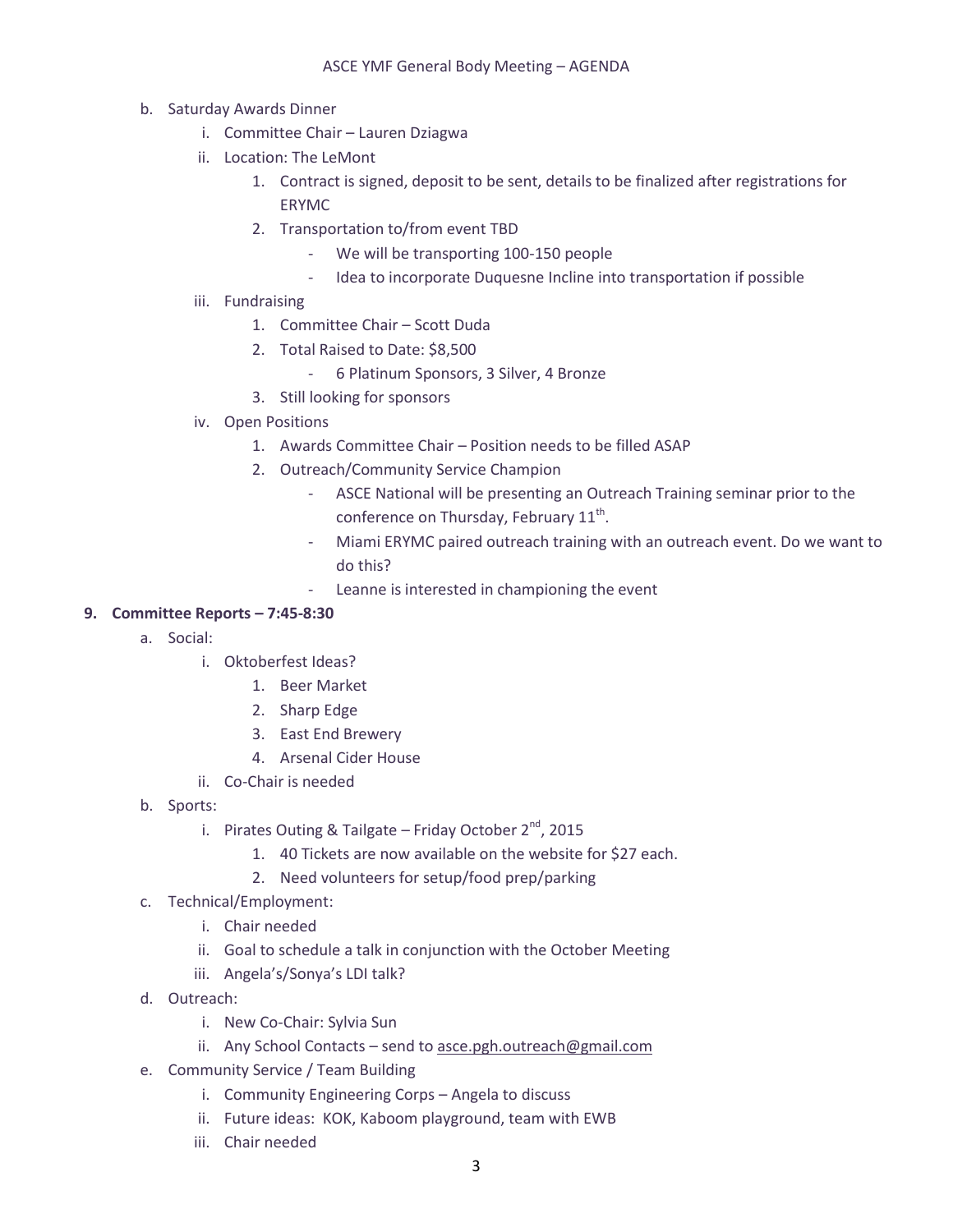- f. Membership:
	- i. Status of tracking new PEs/EITs to offer recognition
	- ii. Status of membership database
	- iii. Leah Maslov to co-chair
- g. Budget:
	- i. Goal: \$1000 (down from \$1500 last year).
		- 1. Pirate's tailgate
		- 2. December Dinner
		- 3. Superbowl Blocks
		- 4. March Madness
		- 5. Penn's Raffle
	- ii. Status of our stuff (how much swag do we have?)
- h. Student Affairs
	- i. Pitt:
		- 1. Events over summer: Kennywood Day, Drive-ins
		- 2. Upcoming events: Civil Department Picnic, Career Fair, Pirates Game
	- ii. CMU:
		- 1. Kick-off BBQ, September 9<sup>th</sup>.
		- 2. Career Fair/Resume Workshop with Pitt
	- iii. Geneva:
		- 1. New Practitioner Advisor David Gerlach of HRV, Welcome!
	- iv. UPJ:
	- v. Point Park: Still need contact
	- vi. STAY Grant Applications due Monday, September 21, 2015.
		- 1. Have one application for all universities or just one?
			- Each university should try to apply
		- 2. Idea for end of the year dinner/gala

#### **Adjourn 7:55PM**